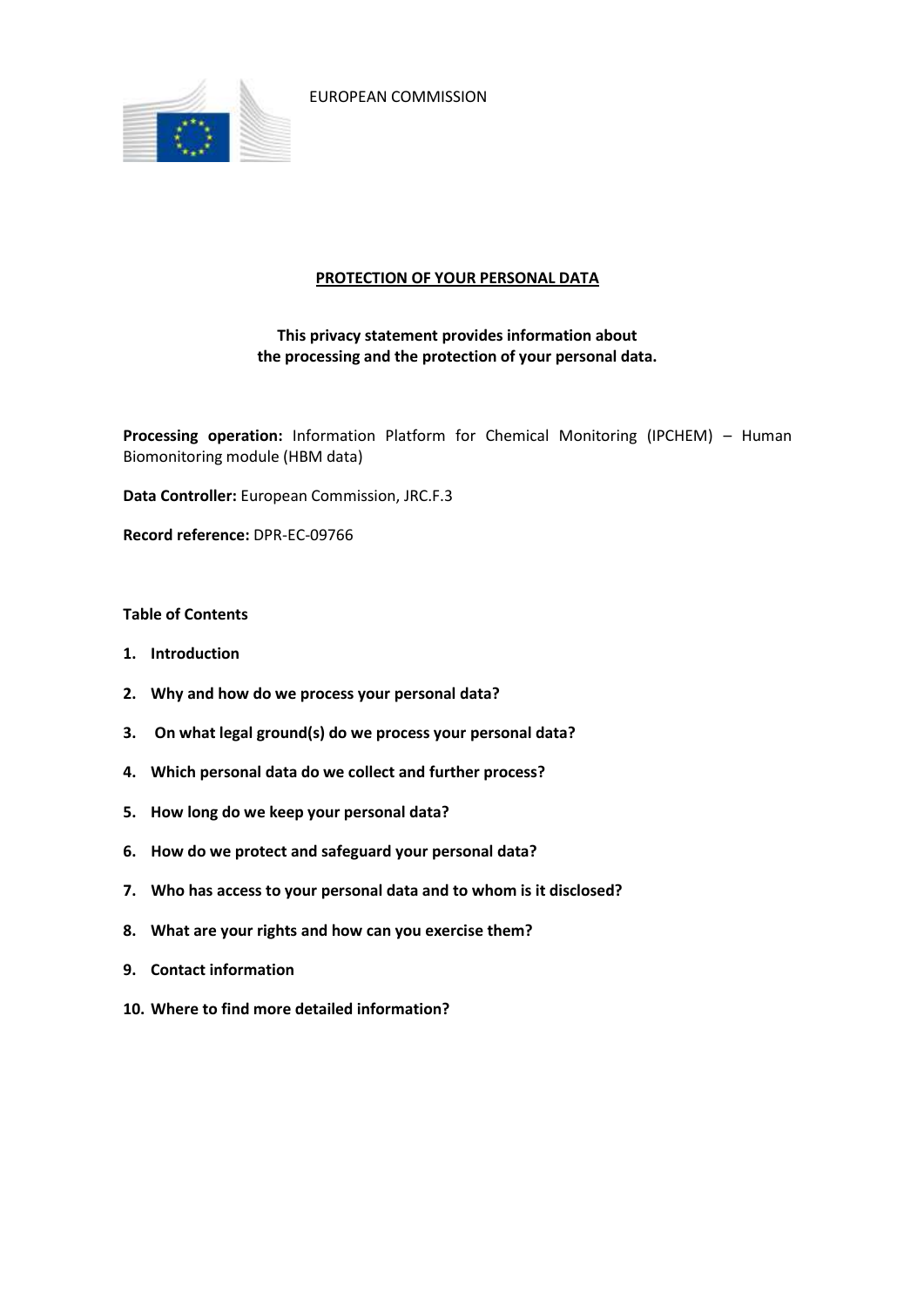## **1. Introduction**

The European Commission (hereafter 'the Commission') is committed to protect your personal data and to respect your privacy. The Commission collects and further processes personal data pursuant to [Regulation \(EU\) 2018/1725](https://eur-lex.europa.eu/legal-content/EN/TXT/?uri=uriserv:OJ.L_.2018.295.01.0039.01.ENG&toc=OJ:L:2018:295:TOC) of the European Parliament and of the Council of 23 October 2018 on the protection of natural persons with regard to the processing of personal data by the Union institutions, bodies, offices and agencies and on the free movement of such data (repealing Regulation (EC) No 45/2001).

This privacy statement explains the reason for the processing of your personal data, the way we collect, handle and ensure protection of all personal data provided, how that information is used and what rights you have in relation to your personal data. It also specifies the contact details of the responsible Data Controller with whom you may exercise your rights, the Data Protection Officer and the European Data Protection Supervisor.

The information in relation to processing operation "Information Platform for Chemical Monitoring (IPCHEM) – Human Biomonitoring module (HBM data)", undertaken by JRC.F.3 is presented below.

## **2. Why and how do we process your personal data?**

Purpose of the processing operation:JRC.F.3 collects and uses your personal information to develop, maintain and manage the IPCHEM Human Biomonitoring module (HBM data).

IPCHEM is an information platform, developed and managed by the JRC, under mandate of DG Environment. It provides access to chemical monitoring data, collected and owned by different European and National institutions and research organisations. IPCHEM promotes a more coherent approach to the generation, collection, storage and use of chemical monitoring data in relation to humans and the environment, through the creation of a platform for chemical monitoring data, as requested to the Commission by the COM (2012) 252. This will help identify links between exposure and epidemiological data in order to explore potential biological effects and lead to improved health outcomes.

IPCHEM is developed as a collaborative platform among the European Commission Services (ENV, SANTE, RTD, GROW, EMPL and JRC) and EU Agencies (EEA, ECHA, EFSA). DG ENV ensures coordination and decision making with other services on the scope, direction and possible functionalities for IPCHEM. The JRC is responsible for the scientific coordination and technical design and development of IPCHEM, for its maintenance and operation and for data handling and integration into IPCHEM.

The platform allows access to:

a) Data collections containing chemical concentration values collected in different media (soil, water, air, products, food, feed, humans) and

b) Metadata pages where general information for each data collection is displayed.

To be part of the IPCHEM platform, each Data Controller must compile and sign the IPCHEM Participation Form, annexed to the IPCHEM Data Policy and subsequently provide it to the JRC-IPCHEM team.

The data collections are classified according to 4 thematic modules:

1) Environmental monitoring data,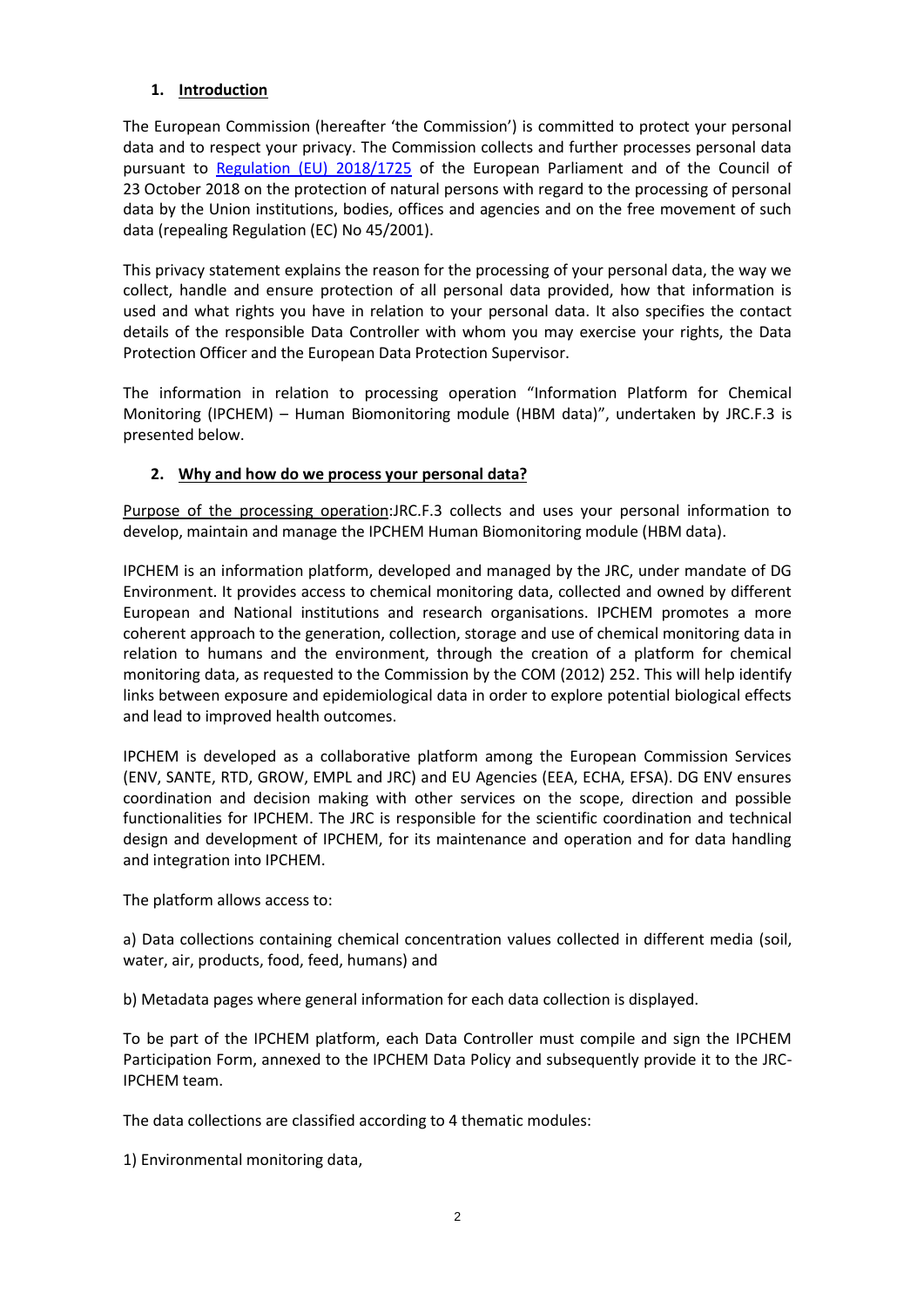#### 2) Human Biomonitoring (HBM) data,

## 3) Food and Feed monitoring data,

4) Products and Indoor air monitoring data.

For modules 1, 3 and 4, the data submitted to the JRC IPCHEM team is anonymised data, except the contact details of the data owner/provider, which are part of the metadata information, covered by record DPR-EC-00213 - Information Platform for Chemical Monitoring (IPCHEM) general data processing.

The present record covers specifically the processing of the data in module 2 (Human Biomonitoring) where the data submitted to the JRC IPCHEM team can be aggregated/anonymised or pseudonymised data.

#### Aggregated/anonymised data

Before submitting the data, the data owner/provider will aggregate the data to a level where the individual subjects are no longer identifiable, the resulting dataset can be qualified as anonymous.

For some purposes, aggregated data might be sufficient, and data minimization principle can be applied. However, to analyse e.g. combined exposure to multiple chemicals to identify prevalent chemical mixtures, individual level (pseudonymised) are needed.

#### Pseudonymised data

Pseudonymised data means personal data that can no longer be attributed to a specific data subject without the use of additional information, provided that such additional information is kept separately and is subject to technical and organisational measures to ensure that the personal data are not attributed to an identified or identifiable natural person.

For this specific data collections, pseudonymised Human Biomonitoring (HBM) data, the JRC IPCHEM team will proceed as joint controller with the HBM data provider (e.g. consortium partners of research projects like HBM4EU or PARC), controllers of the pseudonymised data and responsible for the safekeeping of the key that could allow the re-identification of the individuals. The JRC IPCHEM team does not receive this key.

Joint controllership agreements according to Article 28 (Regulation (EU) 2018/1725) will be established between the JRC IPCHEM team and the research consortium HBM4EU or any other HBM data provider, to regulate the processing of the data and for hosting the pseudonymised data in the IPCHEM hosting facilities.

The HBM data provider directly uploads the data in the hosting facilities and manages the access of authorised users. In the IPCHEM Data Policy (Article 6) it is clearly stated that the JRC IPCHEM team can accept only data which are fully compliant with national ethics and legal requirements and with any exceptional accessibility regimes imposed to the data by the data owner/provider/controller, and based on regulatory or on valid and legitimate contractual obligations. It is the full responsibility of the data owner/provider/controller to be compliant with these requirements and restrictions.

Your personal data will *not* be used for an automated decision-making including profiling.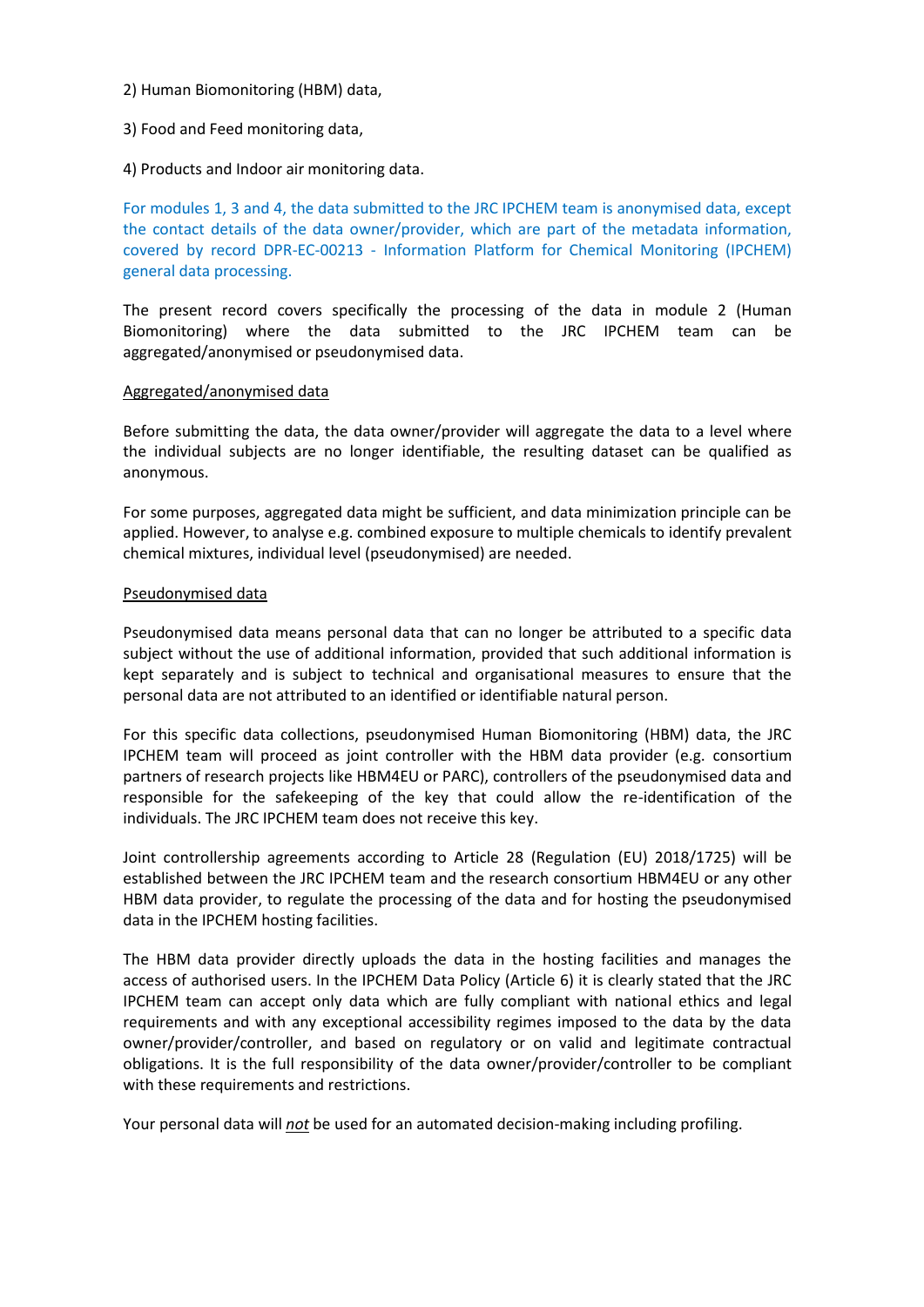### **3. On what legal ground(s) do we process your personal data**

We process your personal data, because, according to Article 5(1)(d) of Regulation (EU)2018/1725, you have given consent to the processing of your personal data for one or more specific purposes.

We process **special categories of personal data**, therefore Article 10 of Regulation (EU) 2018/1725 applies. We collect **health data**: The "human biomonitoring (HBM) module" of IPCHEM contains data on concentrations of chemicals in human matrices, such as blood, urine, human milk, saliva, hair, teeth, faeces etc. which can be considered "health data". Additional variables covered in the data sets alongside the chemical concentrations may include information related to food consumption, socioeconomic factors, educational information, etc for the study participants.

Such HBM data are either aggregated / anonymous or individual level pseudonymised data. The key for re-identification will not be transferred.

We process special categories of personal data indicated in Section 4, because:

(a) you have given explicit consent to the processing of your personal data for one or more specified purposes.

In data sets that are generated in recent human biomonitoring studies, where the study directors are planning to provide data to IPCHEM from the beginning of the study, you are directly asked whether you consent to share data at EU level with EU institutions. No studies without explicit consent will be included in IPCHEM.

Sharing the data at EU level allows deriving a wider view on chemical exposure of humans (in the context of consumer and worker exposure), looking into spatial distributions, temporal trends, and links to the development of specific diseases. Also the impact of regulatory measures to reduce exposures can be assessed using HBM data. The processing is compatible with the purpose originally agreed to by you in the consent form. Only pseudonymised data are processed, the key for re-identification will never be made available to the IPCHEM team.

#### **4. Which personal data do we collect and further process***?*

In order to carry out this processing operation JRC.F.3 collects the following categories of personal data:

Data on concentrations of chemicals in human matrices (such as blood, urine, human milk, saliva, hair, teeth, faeces etc.) which can be considered "health data". Such HBM data are accepted as aggregated / anonymous data or individual level pseudonymised data. Additional parameters that may be provided for interpretation of the data comprise information such as on the study population (e.g. sex, age, height or weight, educational level) and environmental factors (e.g. urban vs rural environment). If the number of individuals is too small to prevent reidentification only categories of information instead of the exact information will be included, e.g. category of age range rather than the exact age in months. Geographical data or location are generalised and usually represented by an area (e.g. a country or a region).

## **The provision of personal data is not mandatory.**

We have obtained your personal data from data controllers of data from HBM studies, such as consortium partners of the HBM4EU H2020 project or other HBM studies for which participants have agreed in the consent form to share their data with EU institutions. In the case of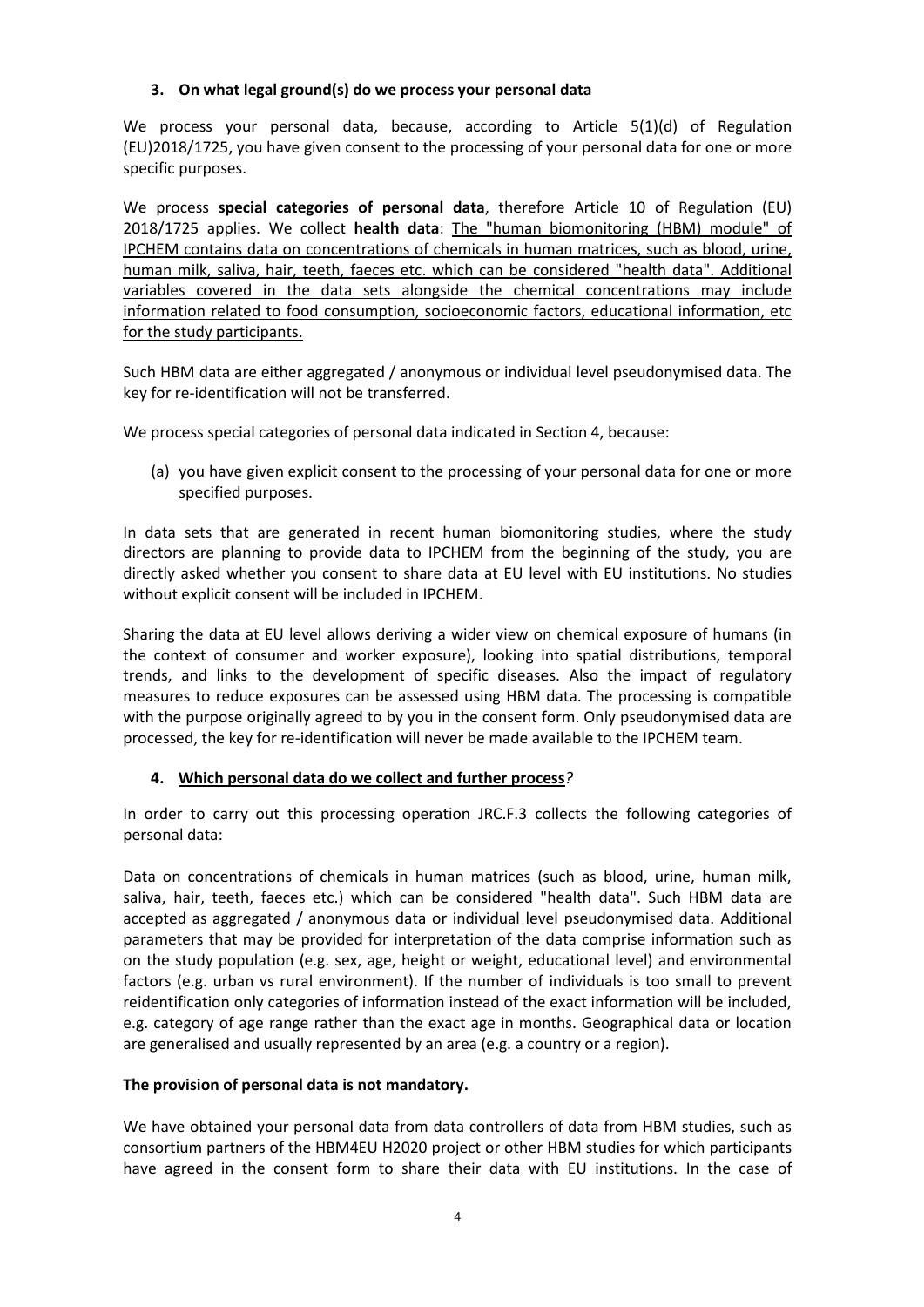participants being minors, the parents or legal guardians were informed and have signed the consent form.

## **5. How long do we keep your personal data?**

JRC.F.3 only keeps your personal data for the time necessary to fulfil the purpose of collection or further processing, namely for the time agreed in the original consent form and joint controller agreement. If not specified, data should be kept for a maximum period of 25 years in order to allow research into long-term time trends of exposure and links to developing diseases which occur with delay after exposure.

However, if a data provider at the end of a study destroys the key for re-identification, the data can be considered anonymous and no longer pseudonymous. Where applicable, if studies are continued over longer periods, updates of data sets over time are made to ensure accuracy and completeness.

### **6. How do we protect and safeguard your personal data?**

All personal data in electronic format (e-mails, documents, databases, uploaded batches of data, etc.) are stored on the servers of the European Commission. All processing operations are carried out pursuant to the [Commission Decision \(EU, Euratom\) 2017/46](https://eur-lex.europa.eu/legal-content/EN/TXT/?qid=1548093747090&uri=CELEX:32017D0046) of 10 January 2017 on the security of communication and information systems in the European Commission.

In order to protect your personal data, the Commission has put in place a number of technical and organisational measures in place. Technical measures include appropriate actions to address online security, risk of data loss, alteration of data or unauthorised access, taking into consideration the risk presented by the processing and the nature of the personal data being processed. Organisational measures include restricting access to the personal data solely to authorised persons with a legitimate need to know for the purposes of this processing operation.

Several safeguards are implemented in order to protect your identity:

- JRC only receives pseudonymised data: key-coded data
- Only the information needed is collected
- Technical safeguards (such as EU login authentication and encryption of pseudonymised data) have been implemented.

## **7. Who has access to your personal data and to whom is it disclosed?**

Access to your personal data is provided to the Commission staff responsible for carrying out this processing operation and to authorised staff according to the "need to know" principle. Such staff abide by statutory, and when required, additional confidentiality agreements.

If a consortium partner, EU Member State authority or EU agency requests to use the data and the request is considered compatible with the original purpose in the consent form, a data transfer agreement will be established and a workflow for data minimisation will be followed. The controller might transfer your personal data upon request to recipients in third countries after having established a specific agreement and checking compliance with the original consent. The HBM providing data controller will grant access to the relevant (minimised) information via the IPCHEM Share system allowing the user to download the minimised and pseudonymised data for further processing. This concerns the following recipients in a third country or to an international organisation in accordance with Regulation (EU) 2018/1725: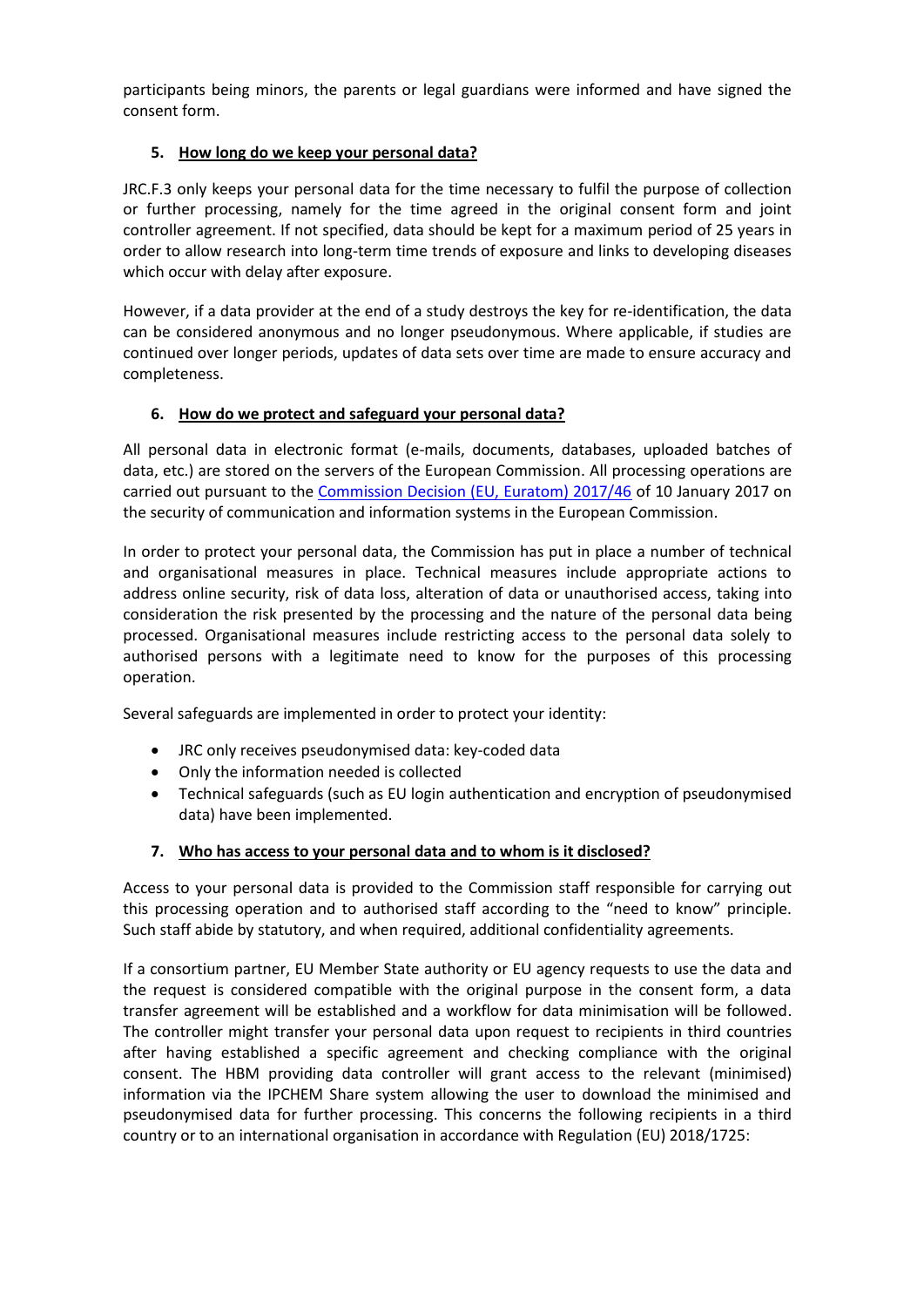Data will be transferred to **Norway and Iceland**. EU data protection rules apply to the European Economic Area (EEA), which includes all EU countries and non-EU countries Iceland, Liechtenstein and Norway.

In the case of **Switzerland, the United Kingdom and Israel**, the controller will transfer your personal data based on:

- adequacy decision of the Commission for a specific country / commercial sector (Article 47 of Regulation (EU) 2018/1725).

In the case of **North Macedonia**, the controller will transfer your personal data based on:

a derogation for specific situations in accordance with Article 50.1 (a) of Regulation (EU) 2018/1725): you have explicitly consented to the proposed transfer, after having been informed of the possible risks of such transfers for the data subject due to the absence of an adequacy decision and appropriate safeguards

The information we collect will not be given to any third party, except to the extent and for the purpose we may be required to do so by law.

## **8. What are your rights and how can you exercise them?**

You have specific rights as a 'data subject' under Chapter III (Articles 14-25) of Regulation (EU) 2018/1725, in particular the right to access, rectify or erase your personal data and the right to restrict the processing of your personal data. Where applicable, you also have the right to object to the processing or the right to data portability.

You have consented to provide your personal data to JRC.F.3 for the present processing operation. You can withdraw your consent at any time by notifying the Data Controller. The withdrawal will not affect the lawfulness of the processing carried out before you have withdrawn the consent.

You can exercise your rights by contacting the Data Controller, or in case of conflict the Data Protection Officer. If necessary, you can also address the European Data Protection Supervisor. Their contact information is given under Heading 9 below.

Where you wish to exercise your rights in the context of one or several specific processing operations, please provide their description (i.e. their Record reference(s) as specified under Heading 10 below) in your request.

#### **9. Contact information**

#### - **The Data Controller**

If you would like to exercise your rights under Regulation (EU) 2018/1725, or if you have comments, questions or concerns, or if you would like to submit a complaint regarding the collection and use of your personal data, please feel free to contact the Data Controller:

[jrc-ipchem-support@ec.europa.eu](mailto:jrc-ipchem-support@ec.europa.eu)

## - **The Data Protection Officer (DPO) of the Commission**

You may contact the Data Protection Officer [\(DATA-PROTECTION-OFFICER@ec.europa.eu\)](mailto:DATA-PROTECTION-OFFICER@ec.europa.eu) with regard to issues related to the processing of your personal data under Regulation (EU) 2018/1725.